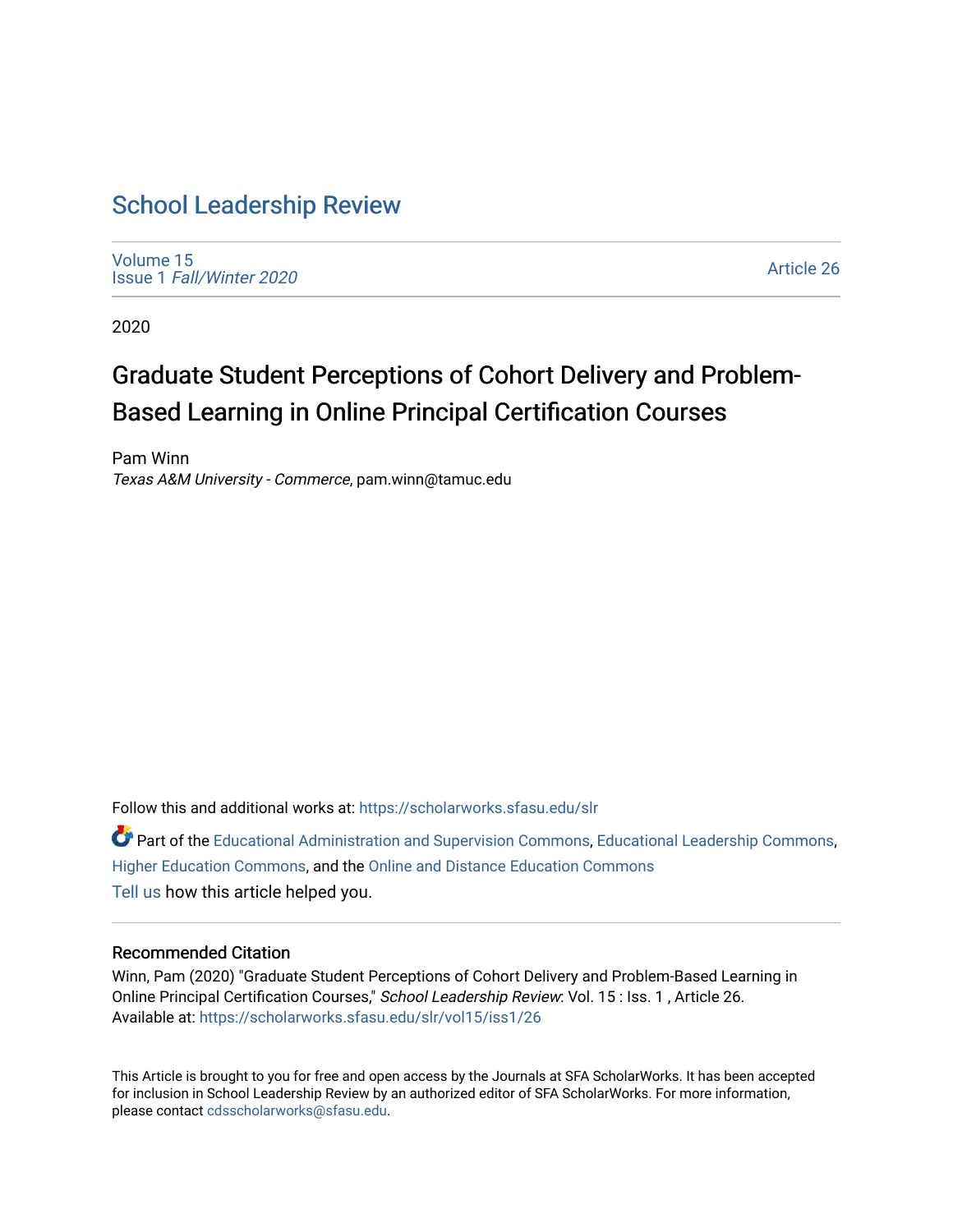# Graduate Student Perceptions of Cohort Delivery and Problem-Based Learning in Online Principal Certification Courses

## Cover Page Footnote

Pam Winn, Ed.D., Texas A&M University - Commerce James Gentry, Ed.D, Tarleton State University An Nguyen, Ed.D, University of Mary Hardin-Baylor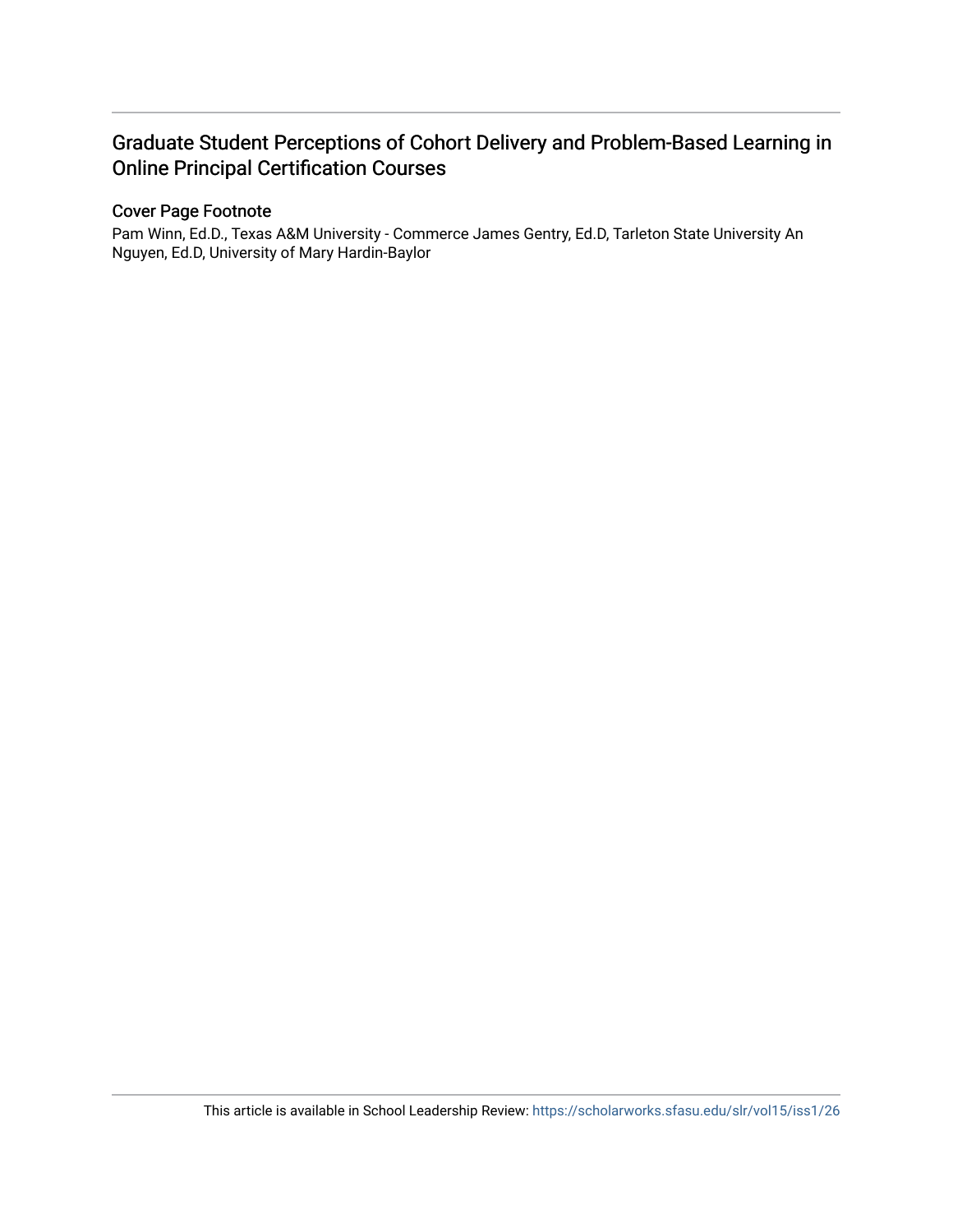This is a submission for an accepted article. The only changes made were related to format.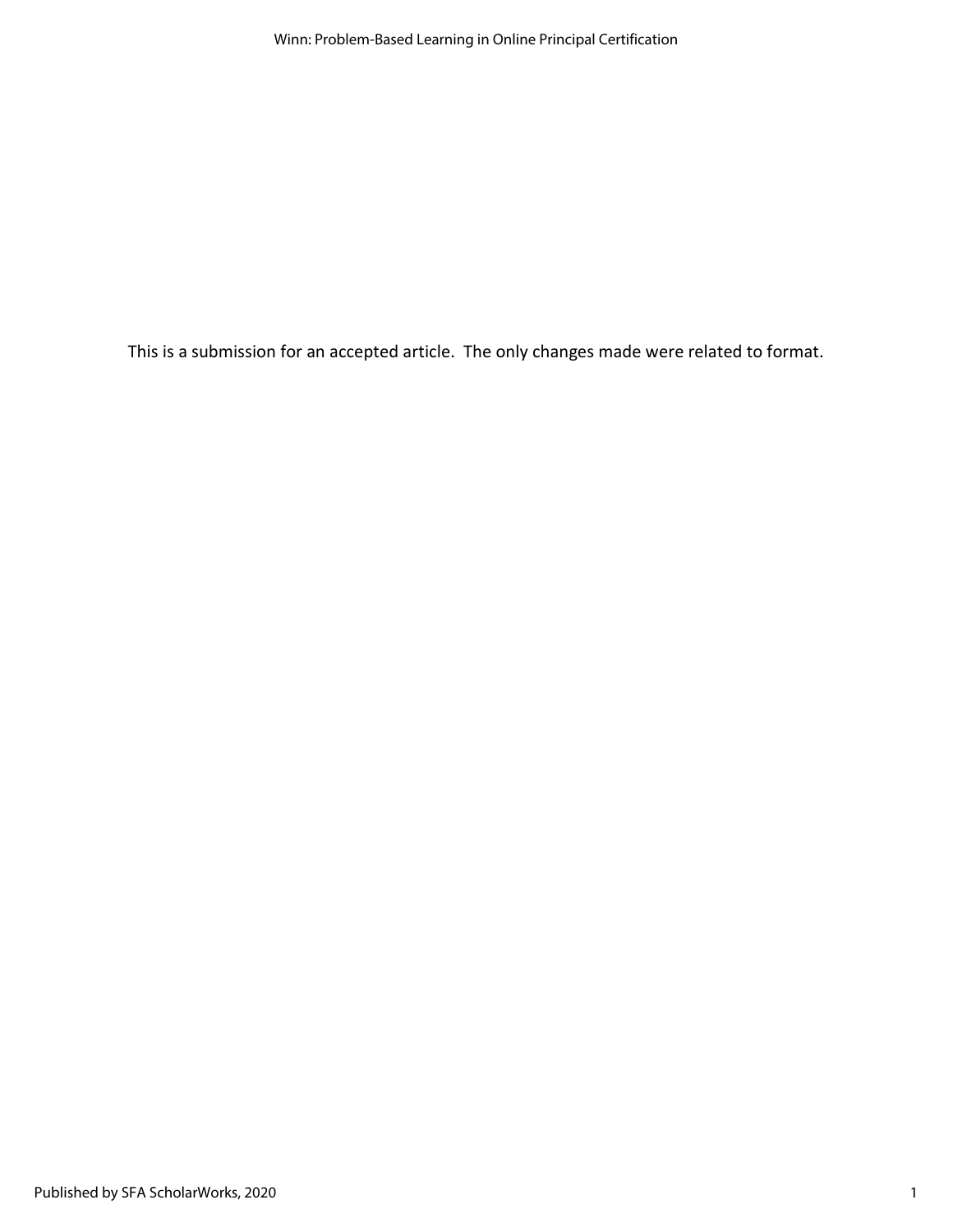Graduate Student Perceptions of Cohort Delivery and Problem-Based Learning in Online

Principal Certification Courses

Pam Winn, Ed.D., Texas A&M University - Commerce James Gentry, Ed.D, Tarleton State University An Nguyen, Ed.D, University of Mary Hardin-Baylor

# **Graduate Student Perceptions of Cohort Delivery and Problem-Based Learning in Online Principal Certification Courses**

#### **Introduction**

Designing courses for aspiring school leaders who will serve in the complexity of today's digital world necessitates the need for learning opportunities utilizing 21st Century skills,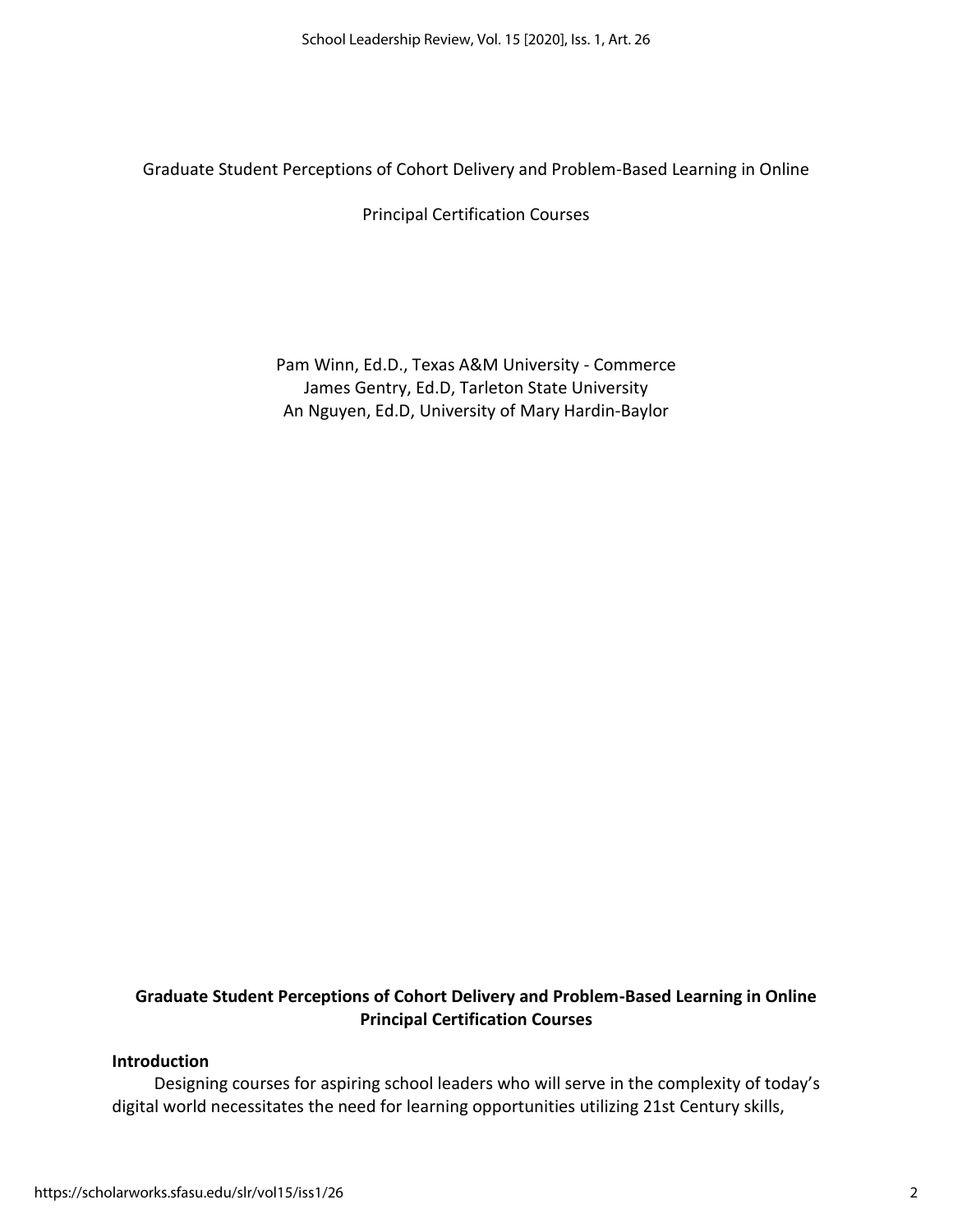meaningful context, and fidelity to the researched-based skills required for the role of the principal (Marzano, Walters & McNulty, 2005). The cohort model facilitates online learning in a community-based environment in which students can progress through a series of classes together (Alman, Frey & Tomer, 2012). The cohort model provides the collegiality and support absent in the online environment. Problem-Based Learning (PBL) is a valuable pedagogical approach to enable students to take ownership of learning through a student-centered approach using constructive investigations, collaboration, communication, and reflection within real-world practices (Kokoskaki, Menzies, & Wiggin, 2016). This study engaged cohorts of students in online graduate classes centered on problem-based learning in which students worked collaboratively to discuss issues surrounding a common problem, but each student had to solve the problem as it authentically applied to their district. In Texas, the principal certification programs/course work has increasingly moved to a completely online environment. As more and more programs move to an online format, identifying effective engagement models and learning strategies will help define the best practices for future learners.

#### **Problem-Based Learning in Online Environments**

The Problem-based learning (PBL) process centers on designing learning opportunities that are collaborative and constructive and driven by self-directed, critical thinking processes (Camacho, Coto, & Jourgensen, 2018). Barell (2007) defined problem-based learning as an investigation process in which students solve doubts, curiosities, problems, and uncertainties in a real-life context. The PBL pedagogy includes four components: 1) complex, real-world situations with multiple possible answers; 2) students engage in the work in teams; 3) teachers work as facilitators; and 4) problems lead to the development of clinical problem-solving skills (Savin-Badin & Wilkie, 2006). This pedagogy lends itself to greater preparation to adapt from the academic setting into the real world work setting. PBL helps students develop skills in questioning, problem-solving, critical thinking, reflection, and teamwork (Barell, 2007). Those facilitating the PBL process must design learning opportunities closely aligned to the components of PBL. This process can be more difficult when designing PBLs for the online environment.

Studies related to using problem-based learning (PBL) in the online environment have increased (Tsai & Chiang, 2013) and have noted learners who use PBL in the online environment are motivated and engaged in the work (Delialioğlu, 2012) and develop higherorder thinking skills and critical thinking skills (Şendağ & Odabaşı, 2009). Furthermore, comparisons of PBL online and face-to-face learning noted student's attitudes and success levels were higher in the online environment (Gürsul & Keser, 2009). While the benefits of PBL in the online environment are evident, the craft of designing and facilitating online courses utilizing PBL can be difficult. For example, the collaborative aspect of PBLs in online classes is complicated due to the separation of the learning group with space and/or time (Simonson, Smaldino, Albright, & Zvacek, 2015). PBL requires ongoing collaboration, communication, and access to additional resources. In addition, the learning management system (LMS) should include tools to support students in both synchronous and asynchronous methods (Savin-Baden & Wilkie, 2006). Possible online tools might include discussion boards, chats, virtual video chats, or recorded videos. Once the appropriate online tools have been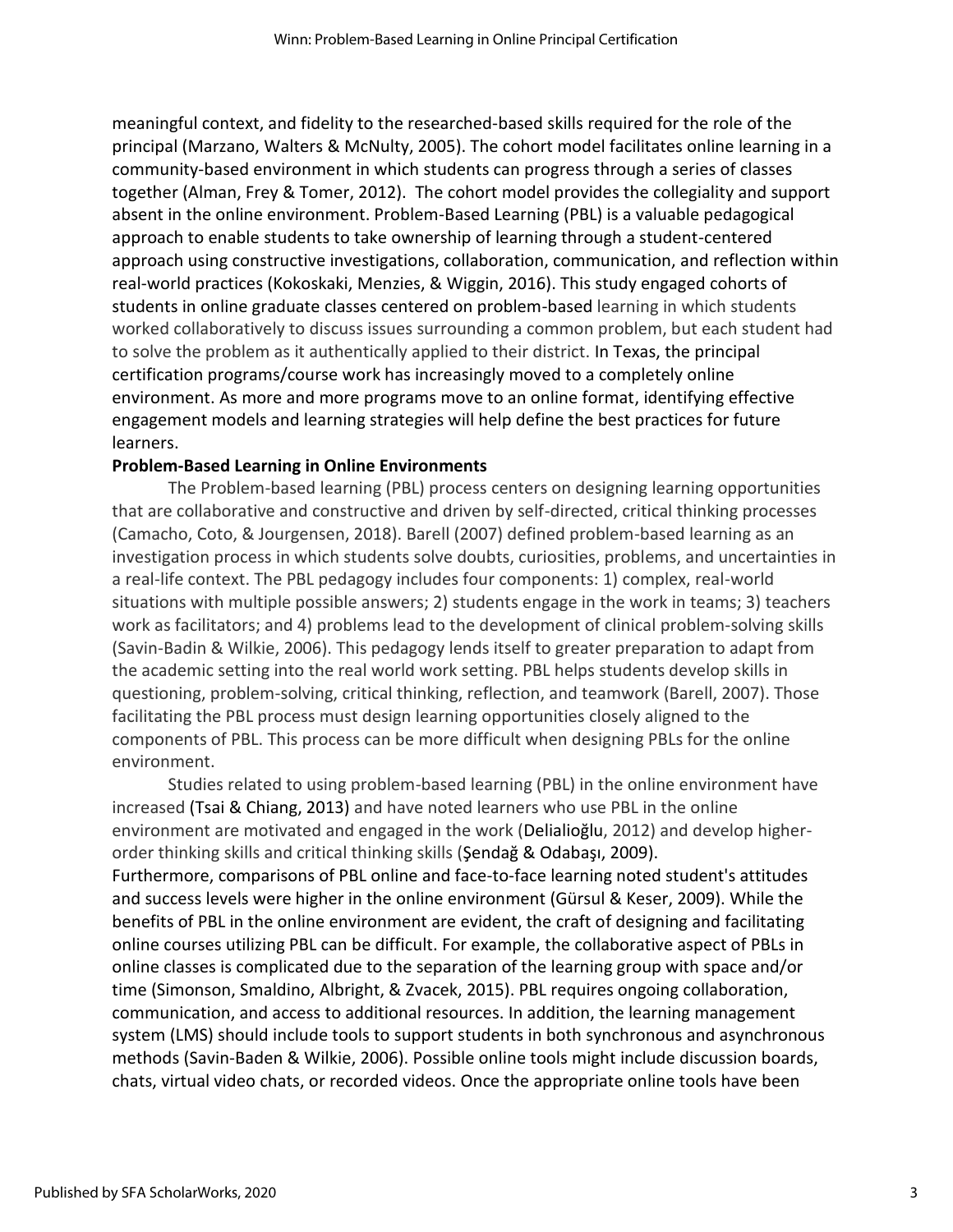selected, it is essential for feedback is provided to the students before and during the PBL process.

Utilizing formative feedback and feed-forward processes are essential in the PBL implementation. Formative feedback allows the learner to make adjustments and modifications to the product prior to submission. Whereas feed-forward provides students with guidance before they attempt the project (Hendry, White, & Herbert, 2016). Some examples of feed-forward would be rubrics, self-assessment rubrics, and exemplars. These two instructional strategies answer three questions: (a) where am I going (b) how am I doing (c) where to next (Hattie & Timperley, 2007). The use of feedback and feed-forward help increase completion PBLs, as well as, support students in developing a deeper understanding and improving the quality of their work (Webb & Moallem, 2016).

In addition to providing the necessary tools for students to work collaboratively in an online environment, institutions of higher education should examine structures within the organization which prohibit the processes associated with PBL. Li (2013) noted without a radical conceptual change in learning, the implementation of PBL at the university level was unlikely. For example, many of the institutional norms associated with power struggles such as entrenched practices that limit change and the confines of the organizational structure can inhibit PBL implementation (Li, 2013). For example, the traditional course delivery model designed characterized by students working alone to produce a product or attempt to move a face-to-face class online without changing from a lecture to an interactive format. Camacho, Coto, and Jorgensen (2018) noted organizations must examine the current culture to determine if it will support PBLs. Furthermore, they support developing an organizational culture that supports PBL in both the learning philosophy and pedagogical approach. Thus, indicating the PBL implementation process would yield new forms of interaction, and the creation of knowledge (Camacho, et al., 2018). Utilizing the cohort model in higher education is one such process that could facilitate greater interaction and collaboration among students. **Cohort Model**

The science of teaching has benefited from significant findings from the 1960s on the uniqueness of the adult learning process. (Knowles, 1980). Decades later, Barnett and Caffarella (1992) published one of the seminal studies on how adults learn by providing a conceptualization of cohorts--a growing trend at that time--and the importance of applying andragogy. This descriptive study examined cohorts in the context of the following seven components: (a) selection procedures, (b) program options, (c) instructional delivery mechanisms, (d)initial developmental activities, (e) reflective seminars, (f) individual learning opportunities, and (g) long-term involvement. Brooks (1998) followed with one of the first empirical studies that found a strong correlation between applying adult learning strategies and cohort members' reports of positive experiences, ranging from empowerment, ownership of learning, sense of inclusiveness and promotion of collaboration, to increased academic achievement.

Interconnectedness is a crucial aspect that the cohort learning model offers. Alman, Frey, and Tom (2012) found positive effects of cohorts on students' attitudes and perceptions toward learning as a result of forming relationships with classmates. Burns and Gillespie (2018) examined the correlation between program completion and cohort students' need for autonomy, relatedness, and competence in their rigorous doctoral studies. Findings revealed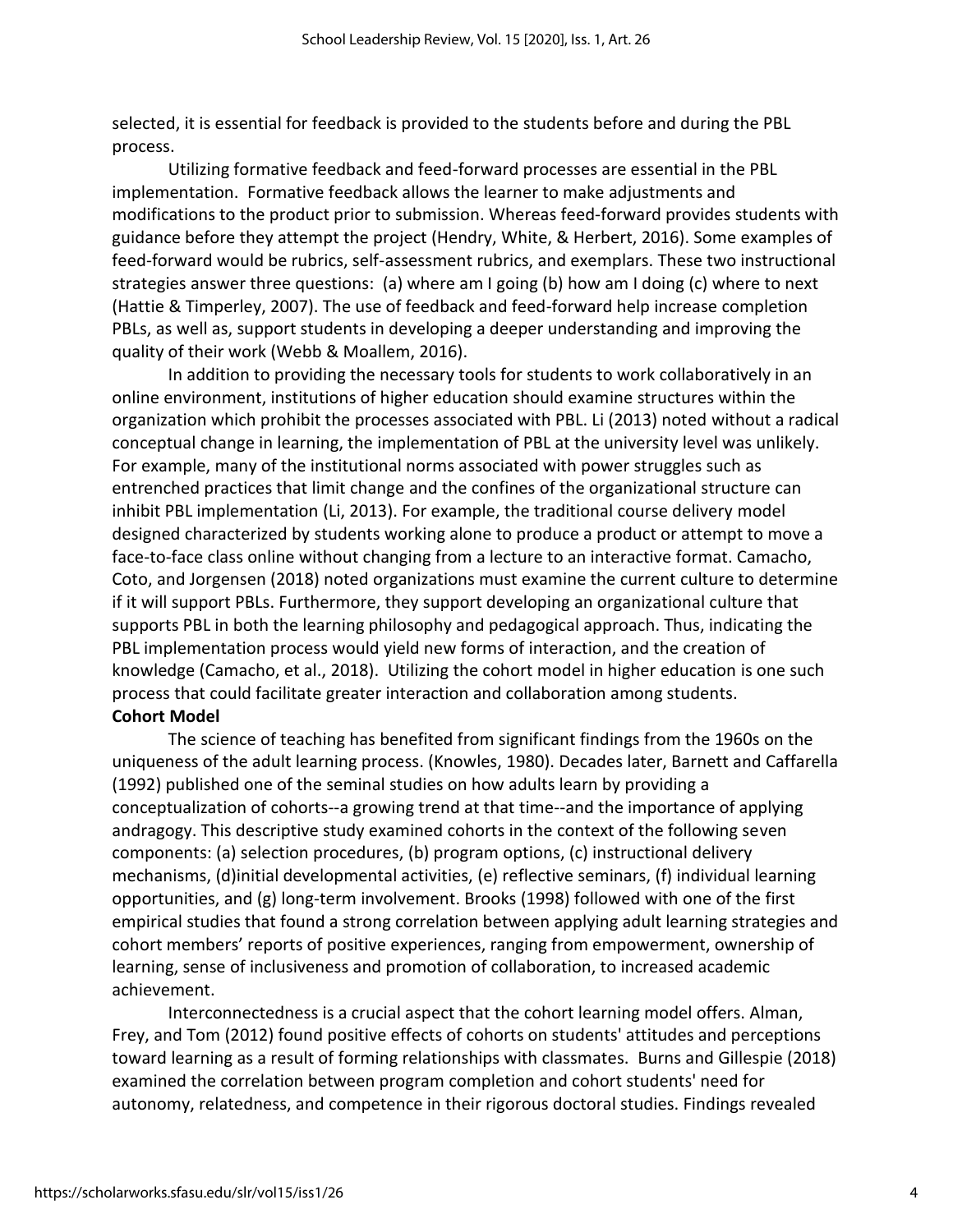that the relational aspect of the cohort model was crucial in helping students feel supported in their dissertation phase. Furthermore, commonalities between cohort group members' backgrounds and experiences provided the emotional and social support needed for program persistence and completion (Govender & Dhunpath, 2011).

Learning in cohort groups promotes valuable opportunities for students to engage in communities of practice through the collaborations of peers and supervisors (De Lange & Chikoko, 2011). Enhanced attitudes and satisfaction toward collaborative learning environments were found among first-year engineering students (Doolen & Biddlecombe, 2014). Collaboration among teachers in a cohort program enhanced their social, emotional and professional development (Mukeredzi, 2014).

Diversity plays a significant role in the cohort experience. As students interacted with members of different experiential and social backgrounds, their overall sense of community and belonging increased (Mukeredzi, 2014). The cohort model supplies opportunities for members from diverse scholarship backgrounds to contribute their varying experiences and skills (De Lange & Chikoko, 2011). However, the diversity inherent in some cohort groups offers benefits as well as challenges when members hold opposing points of view (Govender & Dhunpath, 2011).

#### **Method**

The purpose of this qualitative study was to examine student perceptions regarding the use of a cohort model and project-based learning (PBL) in a completely online principal certification preparation classes. As part of a TEA funded grant, two districts (a cohort of 17 students) completed 24-semester hours of principal certification courses. All classes were online and emphasized PBL to engage the students in higher-level thinking skills. Participants were graduate and post-graduate students enrolled in coursework for principal certification in the state of Texas. At the time of data collection, the majority of participants were educators/instructional facilitators working in the classroom while enrolled in the course. Students responded to a short-answer questionnaire regarding their evolution throughout the course in terms of perceptions of the cohort model and PBL activities embedded in the coursework. Ten of the 17 graduate students completed the survey; six were male and five were female. Of the 10 students who participated in the study, four students had Master's degrees and six were degree-seeking.

#### **Data Analysis**

Thematic analysis (Creswell & Poth, 2018) was utilized to review and code the openended survey data. Individually, each researcher followed open and axial coding procedures and identified concepts, categories, and themes within the 10 survey responses (Creswell, 2016; Creswell & Poth, 2018). Two Peer-debriefing sessions followed in which researchers collapse categories and formed themes (Spall, 1998). Once the research team determined possible themes (Creswell & Miller, 2000; Creswell, 2016), solo thematic analysis procedures ceased. The categories were collapsed as researchers compared their findings and connections using participants' responses. Researchers continued thematic analysis until agreement and lack of agreement of themes were identified. Themes or categories without support or deemed unsubstantiated by fellow researchers were not included or reported. Quotes representing identified themes were reported. Researchers coded interview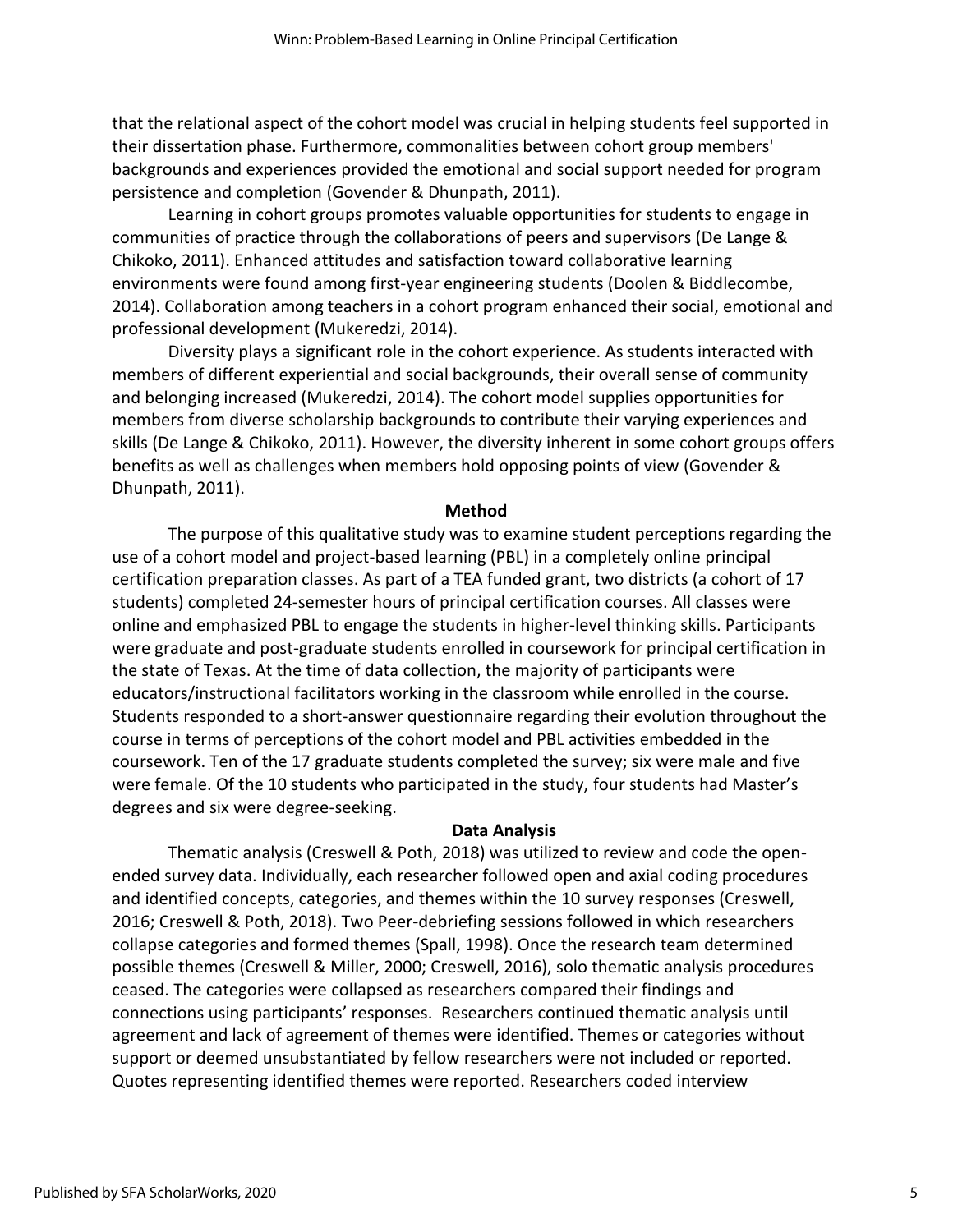transcripts into three themes during the peer debriefing sessions (Creswell & Miller, 2000; Creswell & Poth, 2018).

# **Findings**

Three themes emerged from the thematic analysis and peer debriefings: Theme One (T1)-Cohort Experience, Theme Two (T2)-PBL Experience, and Theme Three (T3)-the Interaction between Cohort and PBL Experiences. Theme One, Cohort Experience, produced three supporting categories: Commonality, Relationships, and Greater Access to District Leadership Opportunities. Theme Two, PBL Experience, displayed two supporting categories: Authentic Learning and Individualization. The last theme, the Interaction between Cohort and PBL Experiences, revealed two supporting categories: Collaboration within Learning and Diverse Perspectives in Cooperative Learning Activities (See Figure 1).

6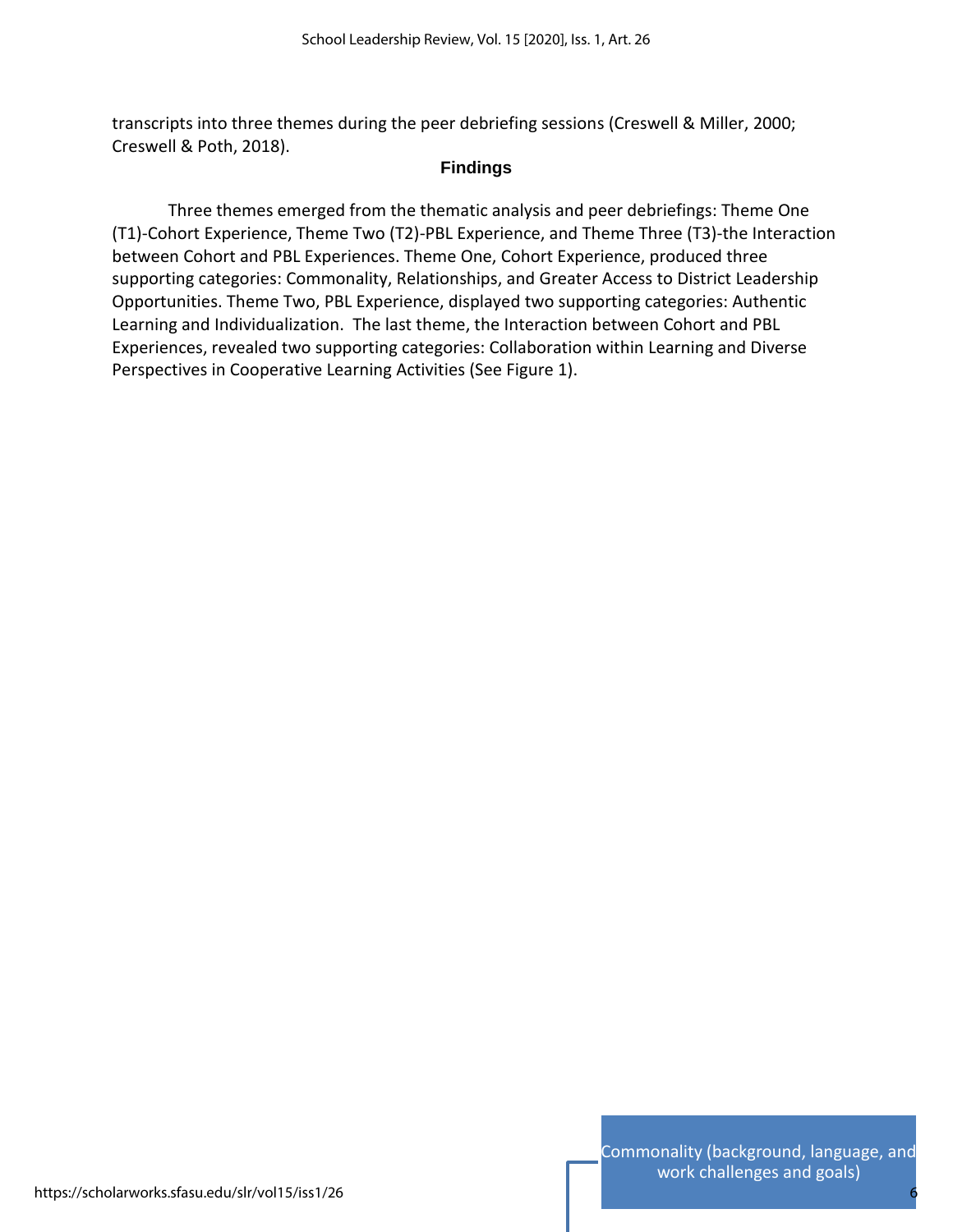Winn: Problem-Based Learning in Online Principal Certification

*Figure 1.* Themes with Supporting Categories Generated from Open and Axial Coding During the thematic analysis and Peer Debriefing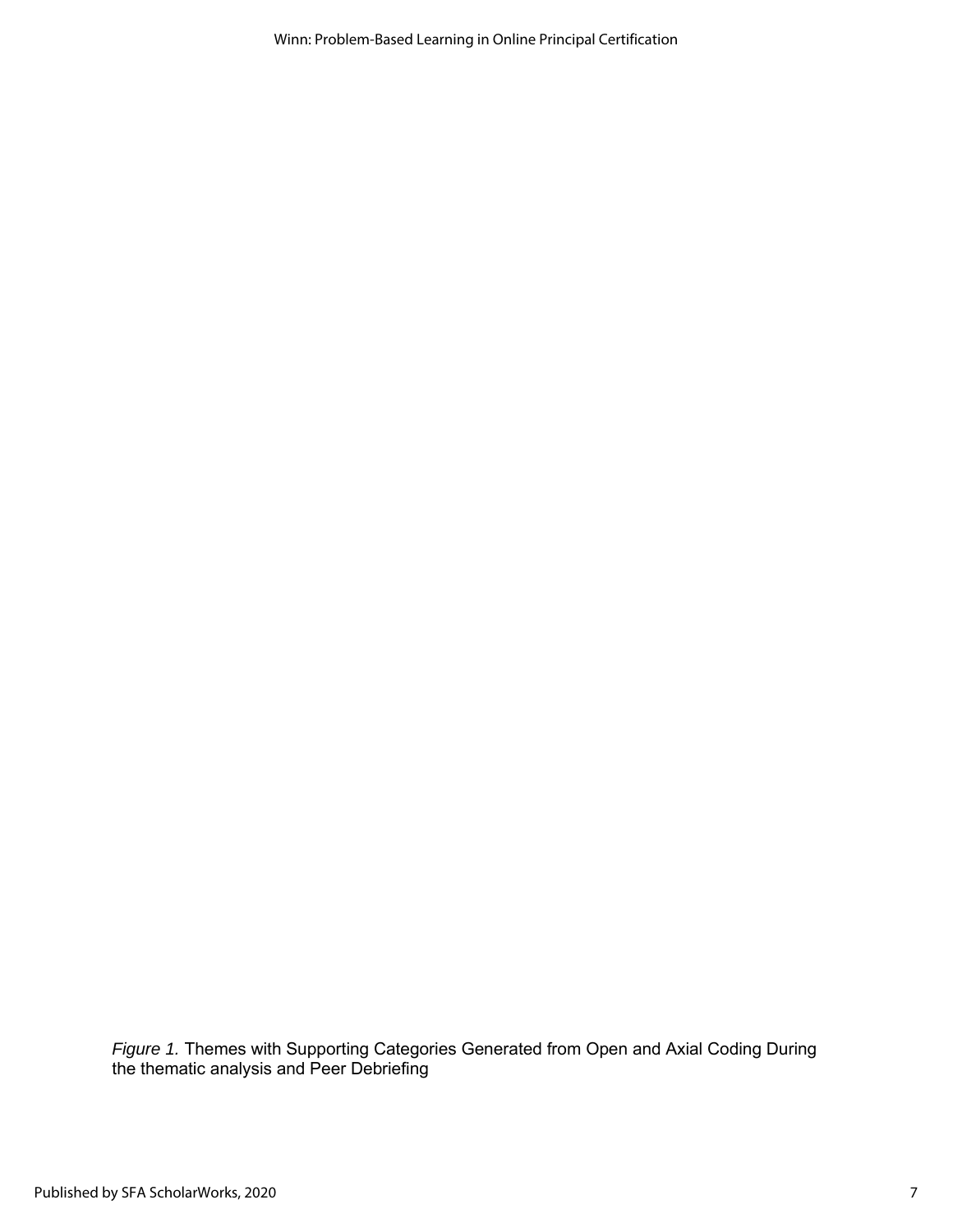Statements from students define and illustrate the themes best. Students' perceptions concerning their experiences with the cohort or the PBL learning experiences were positive, yet offered some constructive feedback for the development of future cohort/PBL learning experiences. The discovery of (T1) Cohort Experiences, (T2) PBL Experiences, and (T3) Interaction between Cohort and PBL Experience from students' comments provided a holistic acknowledgment of students' sentiment and perceptions of the learning experiences with cohort peers and PBL learning tasks.

#### **Theme One (T1): Cohort Experiences**

Student 6: *"Just having the chance to evaluate the content information with a group of people that are familiar with the circumstances of the district was extremely helpful to understanding and applying content knowledge."*

Student 4: *"It gave us a common "language" to understand the concepts and strategies we learned."*

Student 10: *"Completing this program within the district with which I plan to continue my career was invaluable. The immediate application of what we were learning with the extended opportunities my district provided made this so much more than a degree. I am truly prepared to serve my district as a principal."*

### **Theme Two (T2) PBL Experiences**

Student 2: *"I would describe my PBL learning experience as positive and engaging. Problem Based Learning provided multiple opportunities for me to address real-life issues that require real-life solutions, which has helped me develop skills that I will be able to transfer to real-world scenarios as an aspiring administrator."*

Student 1: *"Not being in the classroom leads to more listening that participating when surrounded by teachers that use common terms and strategies."*

Student 8: *"The benefits of the problem-based learning model are that it helps us as learners take ownership of the process, and develop meaningful responses to genuine problems. The learning we did through the process is often through collaboration and development of ideas rather than rote facts."*

Student 4: *"However, in the future, I would suggest releasing all the information about each step at the beginning of the semester with an overview of how they all fit together."*

Student 10: *"Much of what I experienced was repetitive. I feel we could have gone deeper if the steps were more vertically aligned through courses."*

### **Theme Three (T3): Interaction Between Cohort and PBL Experiences**

Student 2: *"As an aspiring principal, I feel prepared to be an administrator because the courses that I have taken as a graduate student have prepared me for the many roles that I would have to take on being an administrator."*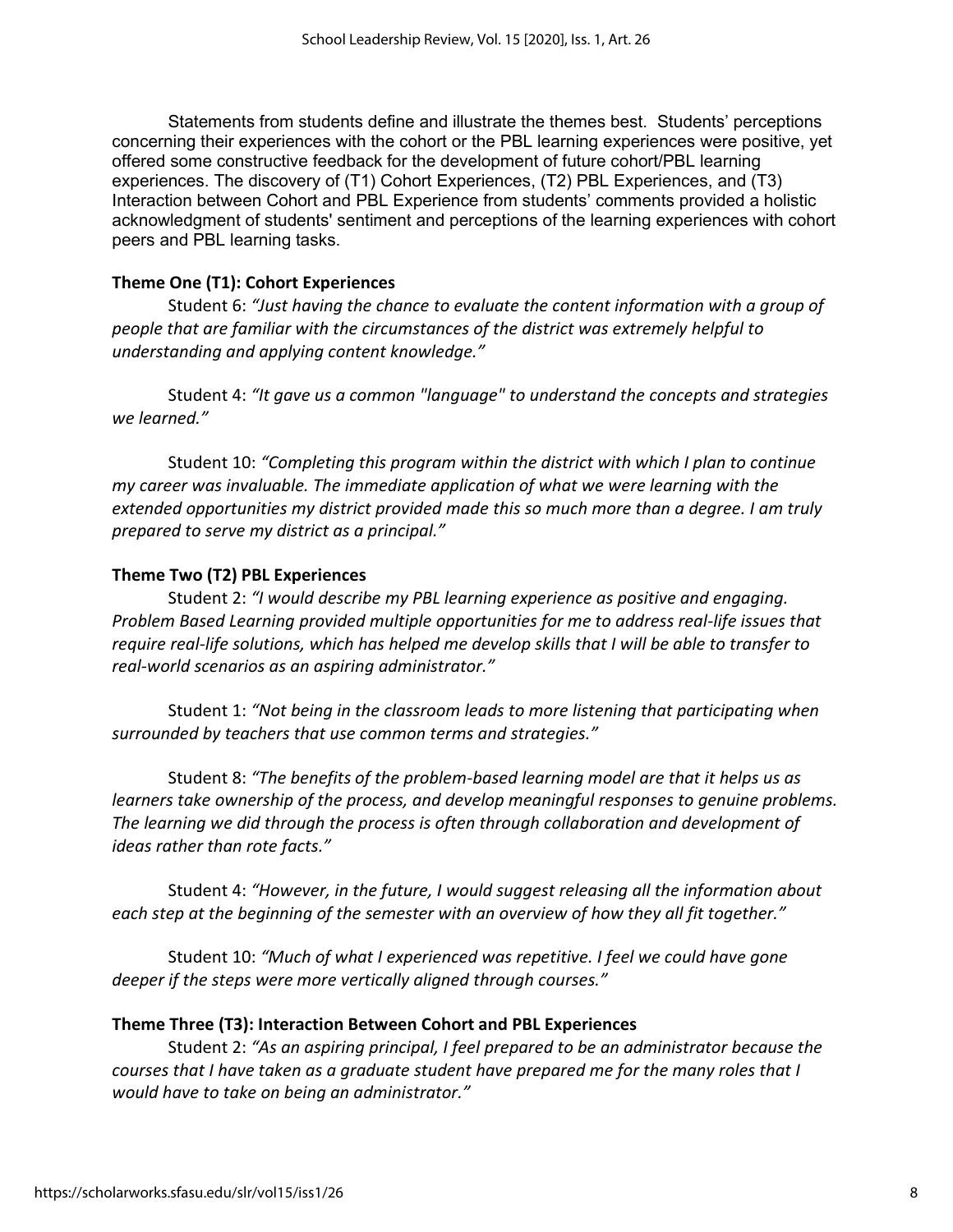Student 4: *"I feel prepared because the courses taught the key concepts and strategies principals need to know to be the instructional leader of their campus and how to establish a positive culture."*

Student 5: *"I feel prepared because I was able to learn and experience many aspects of being an administrator through the real-world application in my courses and my practicum."*

Student 6: *"I wish there was a course that prepared admin for the disciplinary parts of principalship."*

Student 3: *"Along with that, I feel that the knowledge learned and experience gained as a teacher and district instructional coach has prepared me as well. I know that there is still much more to learn, but I feel I have a solid understanding of how to be an effective leader."* 

Student 2: *"... sometimes the feedback received from instructors on the PBL assignments was minimum or not provided at all, making it difficult to determine what improvements or adjustments needed to be made going forward on other PBL assignments.*

Subject 8: *"The negatives are not associated with PBL but instead with the challenges that come with an online model. I believe these could be overcome with monthly "meetings" which provide expected time to come together."*

Holistically the cohort experiences and the PBL learning experiences were perceived as beneficial by students. Prepared for leadership challenges in the field was a common sentiment from student comments. The positive perception of the experiences as opportunities to learn and participate with peers were well represented in the statements. However, some mentioned a need to include experiences that would prepare them more for dealing with disciplinary issues. The only negatives related concerned the need for more feedback or step by step instructions as well as more communication on the online components of the learning experiences. Students also provided possible solutions in their reflective feedback concerning their learning experiences.

#### **Discussion**

### **Emotional Response to Course Expectations**

Following the initial course review, students reported being overwhelmed, anxious, lost, and unsure of their ability to meet all course expectations and were concerned about meeting deadlines. Furthermore, they initially struggled to understand the specific requirements of the PBL activity. Even the two students who embraced the course as a learning opportunity still acknowledged they believed it would be a very challenging--perhaps monumental--task. When asked to share how they felt at the completion of the course, students reflected upon the experience as having provided a great deal of real-world application and sense of accomplishment. Although the PBL was described as "intense", "eye-opening", and "worth the effort", most expressed a sense of relief at having completed the project and increased awareness of the daunting task administrators face on a daily basis.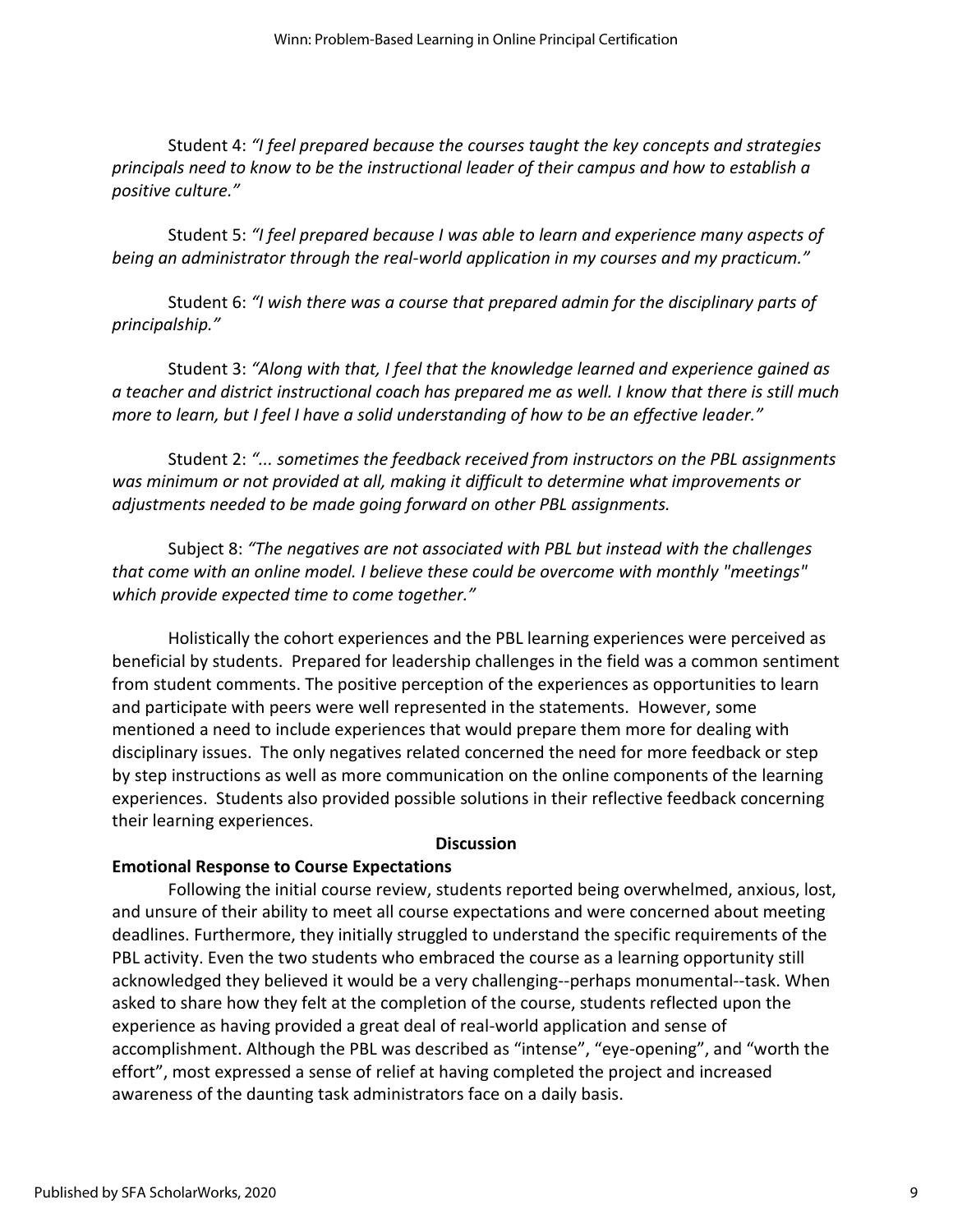### **Personal Growth from Participation**

Personal awareness of individual strengths and areas for professional growth was evident in the discourse. Students spoke of increased awareness of the importance of collaboration in problem-solving, development of a campus culture that promotes student success and continuous improvement, and the critical component of developing future leaders from the ranks of "those you lead."

The knowledge and skills most commonly mentioned were improvement focused as well. Immersing oneself in campus data for the purpose of understanding current challenges, and planning for growth and improvement were common strands in the discussion. From Data analysis and teacher evaluation to budgeting and communicating for change, students utilized their individual campus data while collaborating with colleagues in the process of constructing a plan of action and communicating for implementation.

## **Impact on Future Instructional/Leadership Behaviors**

Students realized the profound importance of collaboration and a creative approach to problem-solving for organizational change and improvement. One student made a comment, "This experience has deepened my desire to be a problem solver, not a problem revealer", emphasizing the focus on solutions rather than problems and obstacles to success. This shift in attitude or perspective was found throughout the discourse as future leaders reflected on a renewed dedication to students, teachers and a culture of continuous improvement. Students realized the need "to dig deep into specifics and plan appropriately" and a commitment to "think creatively to come up with new solutions to old problems" as they refocused on "students as our focus". This rhetoric is that of a growth mindset and a stark contrast to the pre-course rhetoric of the fixed mindset focused on the fear of the unknown and underlying emotions of anxiety and self-doubt (Dwek, 2007).

### **Planning for Course Improvement**

When asked for input for improving the future course, the most common responses centered on time management increased opportunities for structured collaboration and the need for exemplars of what is expected in the final product/project of the PBL. Students were also very deliberate in their assertion that the course was intended for students on an educational leadership trajectory and currently serving in a professional capacity that would allow them access to campus data.

### **PBL Experience**

The PBL as an instructional tool requires students to utilize multiple skills in communication, collaboration, problem-solving and time management. Although students approached the PBL with feelings of anxiety, apprehension, and even self-doubt at times, they exited the course with a sense of accomplishment, increased awareness of future leadership tasks and opportunities, and heightened self-confidence in their leadership abilities and skills. When asked to provide feedback for future course development, students overwhelmingly supported the continued use of PBL as an authentic learning experience but advocated for increased opportunities to collaborate in a more "face-to-face" format such as videoconferencing or other such media platforms.

### **Conclusions**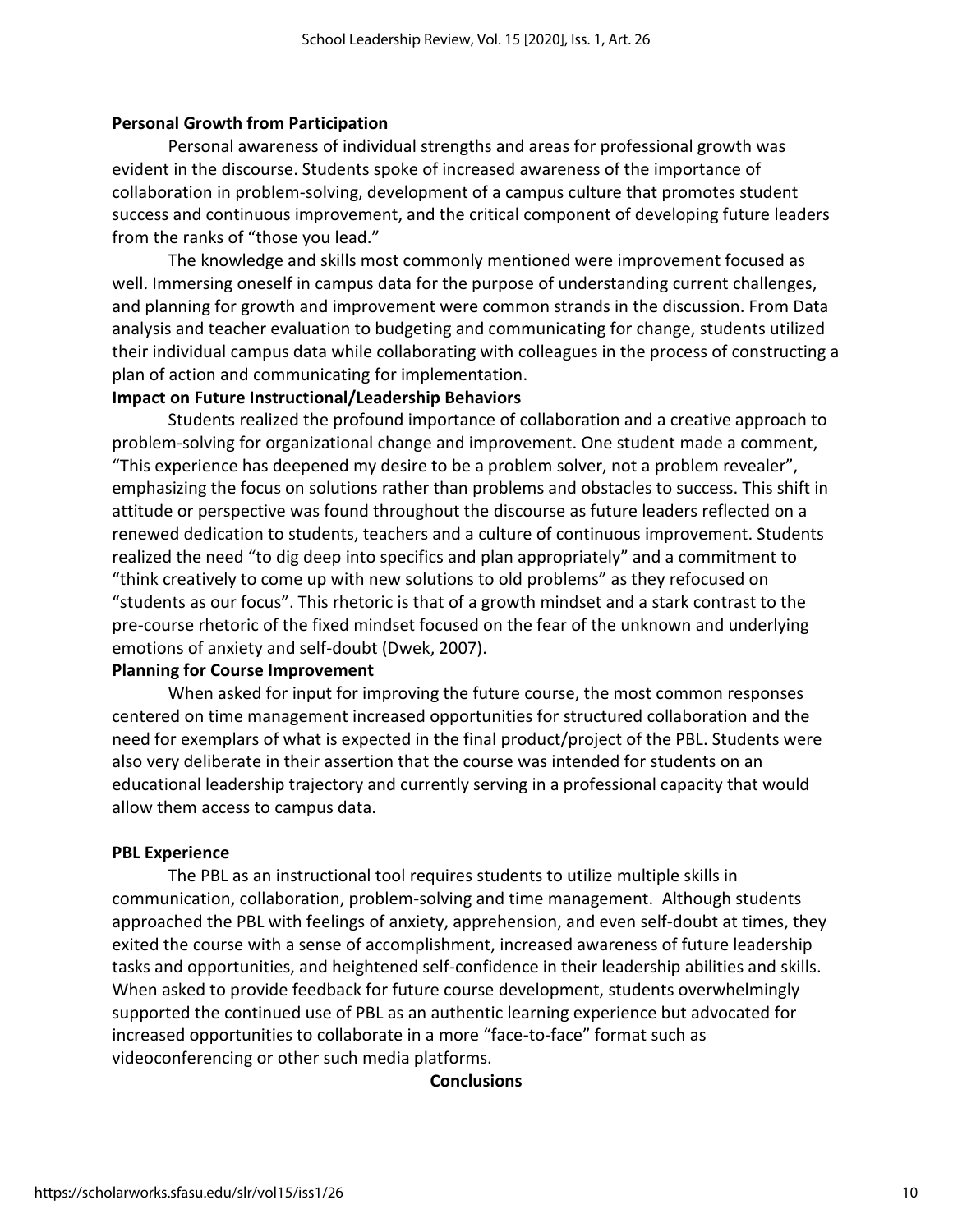While engaging in complex PBL tasks, students perceived their engagement with their cohort as meaningful. Therefore, leadership preparation programs should design learning experiences utilizing the cohort models and PBL pedagogy. In terms of the PBL pedagogy, the online classes facilitated collaborative activities and provided opportunities for students to work in small groups to digest the information together before working individually on their product. This feed-forward (Hendry, White, & Herbert, 2016) process included self-assessment rubrics, exemplars, and peer discussion before attempting the PBL product.

In addition, the shared experience of cohort students from the same district, but different campuses allow for a common language but diverse perspectives within the cohort. The online classes were open to students who were not in the cohort also providing diversity which facilitated healthy discourse when discussing how to solve the problem within the PBL. Diversity contributes to creative problem solving and deeper insight as they engaged in higher-order thinking (Şendağ & Odabaşı, 2009). In addition, students in the cohort had access to ongoing support from district personnel in a year-long practicum. This component allowed greater access to district personnel, as well as, providing insight into the authenticity aspect of the PBL experience.

Students often had the same professors for more than one class and were able to develop a professional relationship with the professors. Many of the classes were small and the cohort progressed through the same classes together, allowing for ongoing support from one another. This format helped facilitate dialogue among the cohort and other class members. It also created an environment of trust as they worked through challenging problems.

While many students indicated the pacing was appropriate, some felt it was too fast or too slow. One possible variation would be to redesign the PBL process to allow for greater individualization. Providing greater flexibility would benefit more students. As Mukeredzi (2104) noted, cohort membership is often diverse, consisting of varied backgrounds and experiences, and therefore would benefit from program flexibility.

#### **Limitation**

The findings in this study are limited to the perceptions of 10, graduate/postgraduate students enrolled in principal certification classes employed in 1 of 2 districts. Often the professional development, values, and ideologies are shared across a district; thus, the scope of the study could be limited. It is possible commonalities of the students within the cohort limited diversity of thought.

#### **References**

Alman, S. W., Frey, B. A., & Tomer, C. (2012). Social and cognitive presence as factors in learning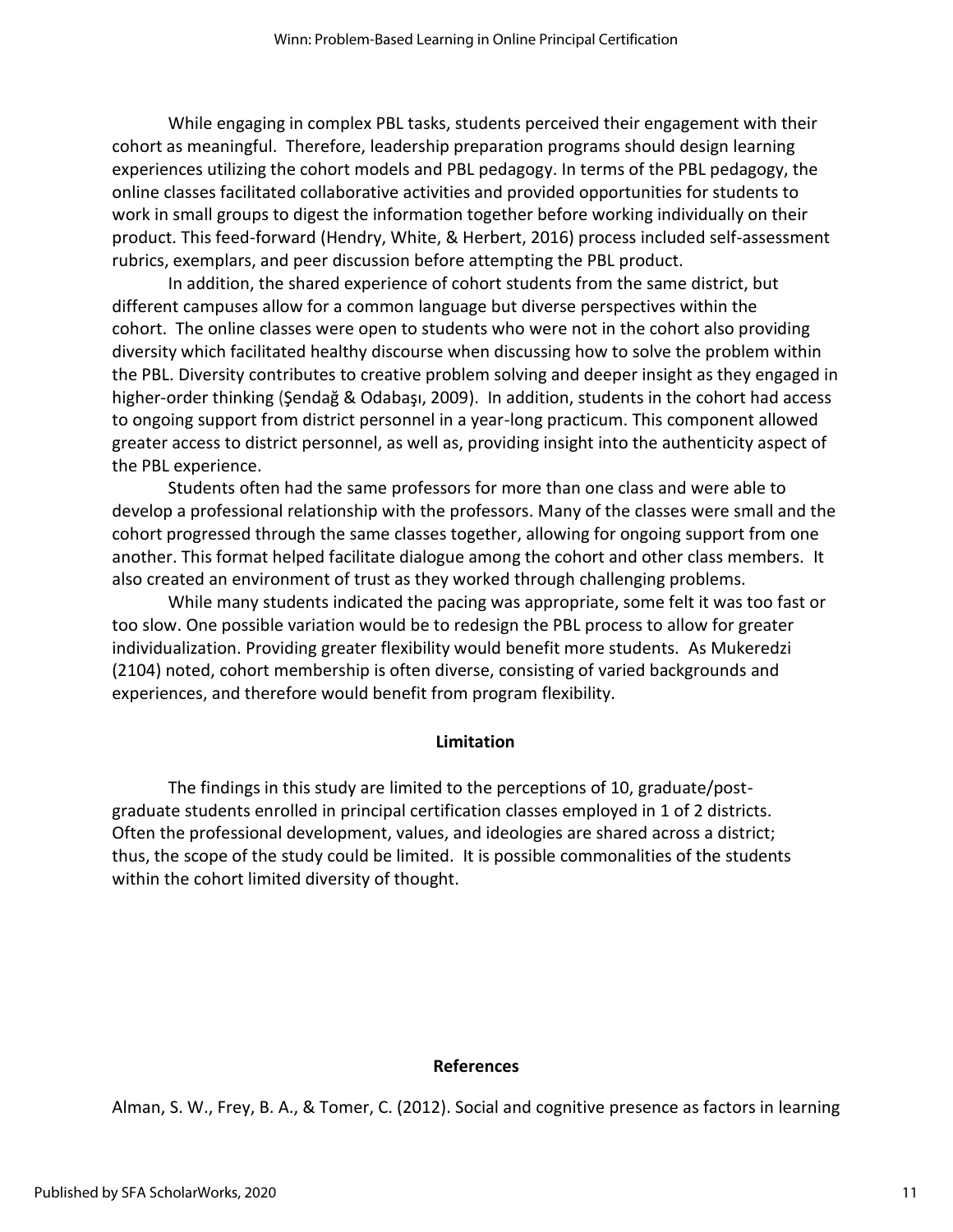and student retention: An investigation of the cohort model in an iSchool setting. Journal of Education for library and Information Science, 290-302.

- Barell, J. (2007). *Problem-based learning and inquiry approach*. California: Corwin Press.
- Barnett, B. G., & Caffarella, R. S. (1992). The Use of Cohorts: A Powerful Way for Addressing Issues of Diversity in Preparation Programs.
- Brooks, P. A. (1998). Cohort communities in higher education: The best example of adult education.
- Burns, E. M., & Gillespie, C. W. (2018). A phenomenological study of attrition from a doctoral cohort program: Changes in feelings of autonomy and relatedness in the dissertation stage. International Journal of Doctoral Studies, 13.
- Camacho H., Coto, M., & Jorgensen, K. M. (2018). How does organisational culture influence process of change towards pbl? *Journal of Problem Based Learning in Higher Education*, 6(2), 32-57.
- Creswell, J. W. (2016). *30 essential skills for the qualitative researcher*. Lincoln, NE: Sage.
- Creswell, J. W., & Miller, D. L. (2000). Determining validity in qualitative inquiry. *Theory into Practice, 39*(3), 124-130. doi:10.1207/s15430421tip3903\_2
- Creswell, J. W., & Poth, C. N. (2018). *Qualitative inquiry & research design: Choosing among five approaches* (4th ed.). Thousand Oaks, California: Sage.
- De Lange, N., Pillay, G., & Chikoko, V. (2011). Doctoral learning: A case for a cohort model of supervision and support. South African Journal of Education, 31(1).
- Delialioğlu, Ö. (2012). Student engagement in blended learning environments with lecturebased and problem-based instructional approaches. *Educational Technology & Society*, 15 (3), 310–322.
- Doolen, T. L., & Biddlecombe, E. (2014). The Impact of a Cohort Model Learning Community on First-Year Engineering Student Success. American Journal of Engineering Education, 5(1), 27-40.
- Dwek, C. (2007). *Mindset: The new psychology of success.* New York: Ballantine Books.
- Govender, K., & Dhunpath, R. (2011). Student experiences of the PhD cohort model: Working within or outside communities of practice?. Perspectives in Education, 29(1), 88-99.
- Hattie, J., & Timperley, H. (2007). The power of feedback. *Review of Educational Research*, 77(1), 81-112.
- Hendry, G., White, P., Herbert, C. (2016). Providing exemplar based 'feedforward' before an assessment: The role of teacher explanation. *Active Learning in Higher Education*, 17(2), 99-109.
- Gürsul, F., & Keser, H. (2009). The effects of online and face to face problem based learning environments in mathematics education on student's academic achievement. *Procedia-Social and Behavioral Sciences*, 1(1), 2817-2824.
- Kokoskaki, D., Menzies, V., & Wiggins, A. Project-based learning: A review of the literature. *Improving Schools*, 19 (3), 267-277.
- Knowles, M. S. (1980). The modern practice of adult education: From pedagogy to andragogy (revised and updated). *Englewood Cliffs, NJ: Cambridge Adult Education*.
- Li, H. (2013). Educational change towards problem based learning: an organizational